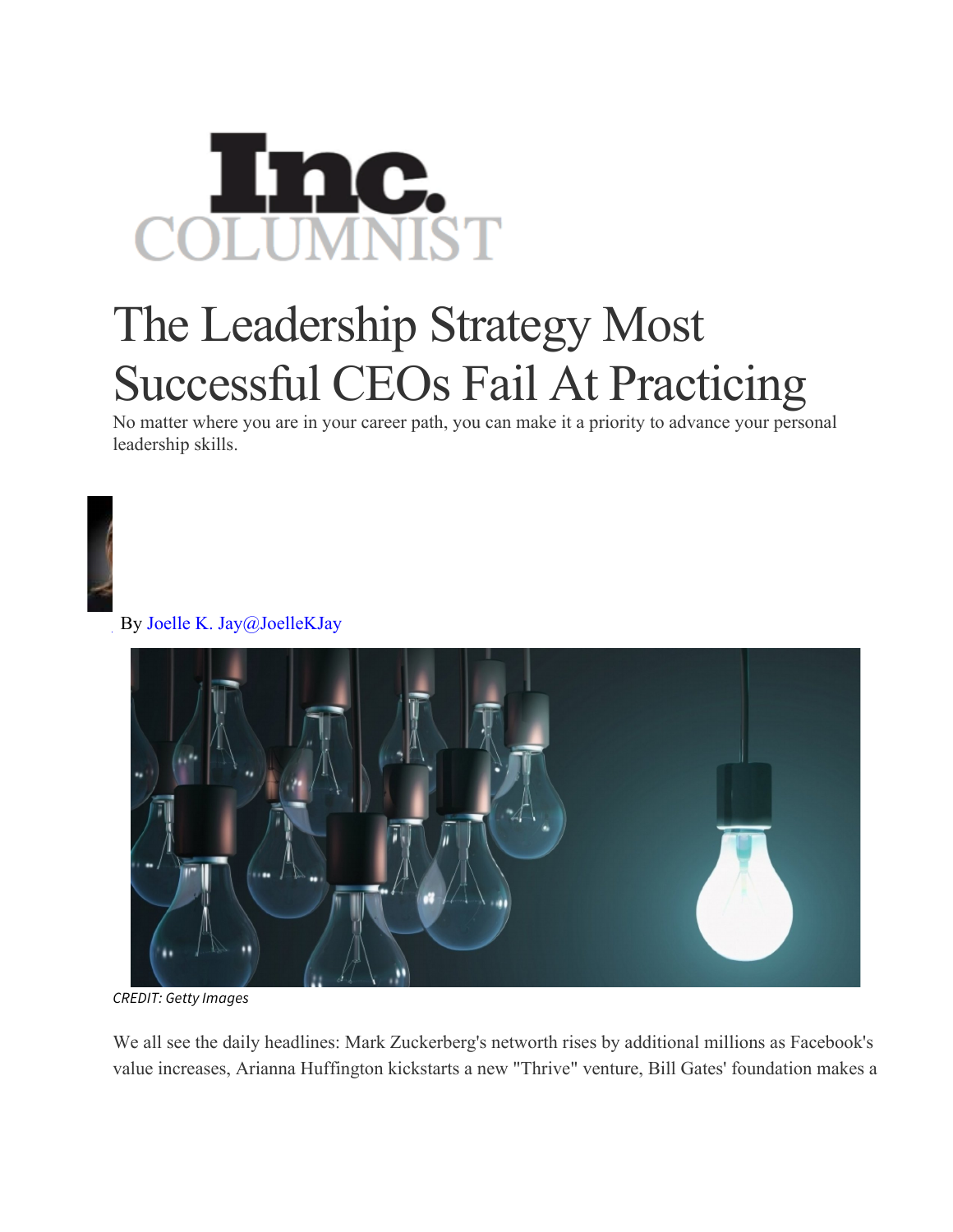huge donation to a charity in need. Successful CEO's are American heroes--we follow their path to top and hope to emulate their success in our own lives.

But many executives today--as well as managers, account executives, and many employees across the spectrum of the corporate ladder--often overlook the first, and often most powerful, leadership strategy: Personal leadership. As a result, they only obtain *part* of the equation for success. They earn the income but neglect to take care of themselves. Or they take care of themselves but forget to give to others. The result is a life of overwork streaked with a persistent sense of dissatisfaction and that nagging question, "Where am I going wrong?"

The key to success that includes the whole package--wealth, health, and meaning--is personal leadership.

Personal leadership is the leadership of the self. It involves developing a sense of ownership and responsibility for one's own success--including leading positive change, overcoming challenges, and determining a career path that will be fulfilling on a personal level and impactful for the organization.

So, if these leaders are already successful, why do they need to hone their personal leadership skills? In my years of coaching experience and research for the Leadership Research Institute, I've found that when leaders learn and practice personal leadership, they gain a sense of empowerment. They feel more committed to their work and feel very energized about overachieving their goals and results.

If you're a leader looking to feel fulfilled both professionally and personally, here are two ways to start on your path to refine your personal leadership skills:

Get clear on your vision. It sounds like something most successful C-level executives should already have, but many leaders *don't* have a clear perspective on their vision. This isn't the vision for your company, now--it's the vision *for yourself.* What is the path to both your long-term and short-term goals? How do you answer that question both personally and professionally? Without a clear sense of vision, leaders can lose that sense of meaning, and so they get discouraged. They become stressed, burned out or exhausted. If they can't resolve the situation, they fade out of leadership roles and may even leave the company.

When you *do* have a vision, it's time to put it into words. A vision statement captures your future into one succinct statement. Done well, it gives you the language you need to refresh on the images you envision for your future and keep you on track toward that vision in day-to-day life. Unlike the vision statement for a company, your vision statement need not be pithy or profound. You don't have to hang it on the wall or carve it in marble. What does help is to repeat the statement in your mind once a day to really lock it in.